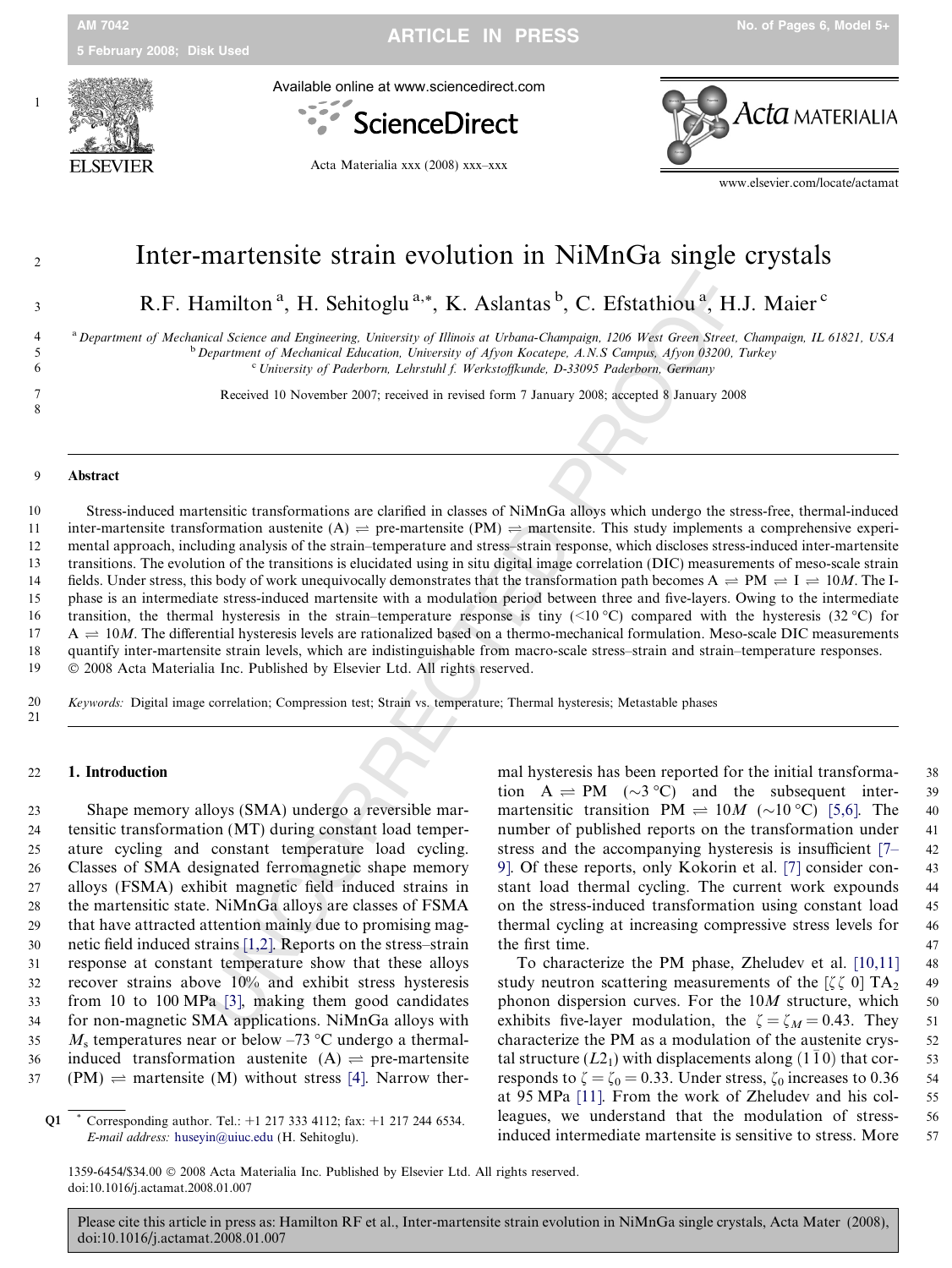#### 2 R.F. Hamilton et al. / Acta Materialia xxx (2008) xxx–xxx

 recently, the PM has been identified as three-layer modu- lated martensite [\[12\].](#page-5-0) This study investigates the alloy com-60 position  $Ni_{48,4}Mn_{27}Ga_{24,6}$ , which undergoes the unstressed 61 thermal-induced transformation  $A \rightleftharpoons PM \rightleftharpoons 10M$ . To elucidate the transformation path under stress, this work presents an original in situ digital image correlation (DIC) analysis of meso-scale transformation strains during load cycling at a constant temperature and constant load temperature cycling.

 The transformation path during constant load tempera- ture cycling is unclear in the literature for NiMnGa alloys 69 that undergo the unstressed thermal-induced A  $\rightleftharpoons$ 70 PM  $\rightleftharpoons$  10*M* transformation. Kim et al. [\[8\]](#page-5-0) report the 71 A  $\rightleftharpoons$  PM  $\rightleftharpoons$  PM in [001] oriented single crystals; where the X-phase is a stress-induced intermediate phase of unknown crystal structure. Remarkably, they report the 74 opposite inter-martensitic transition  $PM \rightleftharpoons X$  for the stress–strain case and provide no explanation for the dis- crepancy. Kokorin et al. [\[7\]](#page-5-0), in contrast, do not report an intermediate transition prior to the PM phase. They denote the pre-martensite phase I and report the transformation 79 path  $A \rightleftharpoons I \rightleftharpoons M$ . The martensite (M) structure is not reported. From the authors' constant load temperature cycling study, it is unequivocally ascertained that the 82 A  $\rightleftharpoons$  PM  $\rightleftharpoons$  10*M* transformation becomes A  $\rightleftharpoons$  PM  $\rightleftharpoons$ 83 I  $\rightleftharpoons$  10*M* with increasing stress. Here, the I-phase is a stress-induced intermediate phase different from PM. From the findings of Zheludev and his colleagues, the modulation should be between three-layers and five-layers for the I-87 phase in the current  $Ni_{48.4}Mn_{27}Ga_{24.6}$  alloy.

 Unprecedented two-stage strain–temperature responses measured during constant load temperature cycling are 90 presented. The first stage commences with the  $A \rightleftharpoons PM$  transformation. Meso-scale in situ DIC strain measure- ments expose that the inter-martensitic transformation PM  $\rightleftharpoons$  I transformation takes place as well. The second 94 stage is attributed to  $I \rightleftharpoons 10M$ . The  $A \rightleftharpoons PM \rightleftharpoons I$  trans-95 formation produces a thermal hysteresis  $\sim$ 1 °C and the  $96 \text{ I} \rightleftharpoons 10M$  transition results in a thermal hysteresis  $\leq 10 \degree C$ . The narrow hysteresis is rationalized based on a thermo-mechanical formulation. In the stress–strain case, as the temperature is raised, the response changes from two stages (i.e., two plateau stresses) to a single stage. An outstanding finding from the in situ DIC technique is that 102 the inter-martensitic transformation  $A \rightleftharpoons I \rightleftharpoons 10M$  per- sists when a single plateau is observed. Ultimately, the results underscore that implementing in situ DIC to study the evolution of meso-scale strain fields in stress–strain and strain–temperature responses is a novel approach to investigating inter-martensitic phase transitions.

#### 108 2. Material and experimental methods

109 The alloy was cast to the nominal composition 110 Ni<sub>48.4</sub>Mn<sub>27.0</sub>Ga<sub>24.6</sub> (at.%). Single crystal ingots were grown 111 using the Bridgman technique. Compression  $(4 \times 4 \times 10)$  $112$  mm<sup>3</sup>) specimens were electro-discharge machined from

the ingots such that loading is along the  $[001]$  orientation 113 with the side faces parallel to the  $(100)$  plane. To charac- 114 terize the unstressed MT, heat flow was measured as a 115 function of temperature using a Perkin Elmer Pyris 1 differ- 116 ential scanning calorimeter (DSC). Two peaks were 117 observed in the cooling (forward MT) and heating (reverse 118 MT) thermo-grams. The first and second peaks start at 119  $-34$  and  $-95$  °C, respectively, and the corresponding ther- 120 mal hysteresis are 5 and  $15^{\circ}$ C. Furthermore, the latent 121 heat of transformation for the second peak is twice that 122 of the first. The larger transformation hysteresis and latent 123 heat for the second peak are indicative of the MT. Trans- 124 mission electron microscopy reveals that the predominant 125 martensitic phase is  $10M$ . For the first peak, which exists 126 at the higher temperature, a thermal-induced pre-martens- 127 itic transformation (PM) takes place. The PM is typically 128 observed for NiMnGa alloys that undergo MTs below 129  $-73$  °C [4]. Planes et al. [6] report differential hysteresis 130 and latent heat measurements for the PM and MT compa- 131 rable with those observed here. With this, the stress-free 132 thermal-induced transformation is  $A \rightleftharpoons PM \rightleftharpoons 10M$  in 133 the current  $Ni_{48.4}Mn_{27.0}Ga_{24.6}$  alloy. 134

. The literature for NMHGG alloys of the first. The large mean that of the first and in the sected mean in the literature of NMHGG alloys of the first. The larger transformation for the sected mean the taut [8] report the Mechanical loading experiments were conducted on an 135 Instron servo-hydraulic load frame. Isothermal load 136 cycling experiments were conducted under position con- 137 trol. For temperature cycling, the specimens were enclosed 138 in an insulated environment. The specimen was cooled and 139 heated via conduction; the grips were cooled and heated 140 using liquid nitrogen and an induction heater. A thermo- 141 couple was welded to the specimen to measure the temper- 142 ature, and scan rates were approximately  $\pm 10$  °C min<sup>-1</sup>. 143 Macro-scale strain was measured with a miniature exten- 144 someter with a 3 mm gauge length. Within the gauge 145 length, meso-scale strains were calculated using a full-field 146 optical measurement technique called DIC. For DIC anal- 147 ysis, the specimen surface was polished and a speckle pat- 148 tern was spray painted onto it. In situ images of the 149 specimen surface were captured with an IMI model 150 IMB–202FT (1600  $\times$  1200 pixels) and Sony XCD-sx900 151  $(1280 \times 960 \text{ pixels})$  CCD cameras. Image acquisition was 152 programmed into the mechanical testing software, which 153 is based on National Instruments LabVIEW. Displace- 154 ments were measured by tracking the evolution of the 155 speckle pattern. The strains were calculated from the dis-<br>156 placement gradients. Image correlation and subsequent 157 strain calculations were achieved using software developed 158 by Correlated Solutions [\(www.correlatedsolutions.com\)](http://www.correlatedsolutions.com). 159

### 3. Experimental results 160

#### 3.1. Compressive strain–temperature response 161

For constant stress–temperature cycling, compressive 162 stress magnitudes are monotonically increased from 3 to 163 100 MPa. Representative strain–temperature  $(\varepsilon-T)$  164 responses are included in [Fig. 1.](#page-2-0) At each stress level, the 165 final martensite product is  $10M$  structure based on TEM 166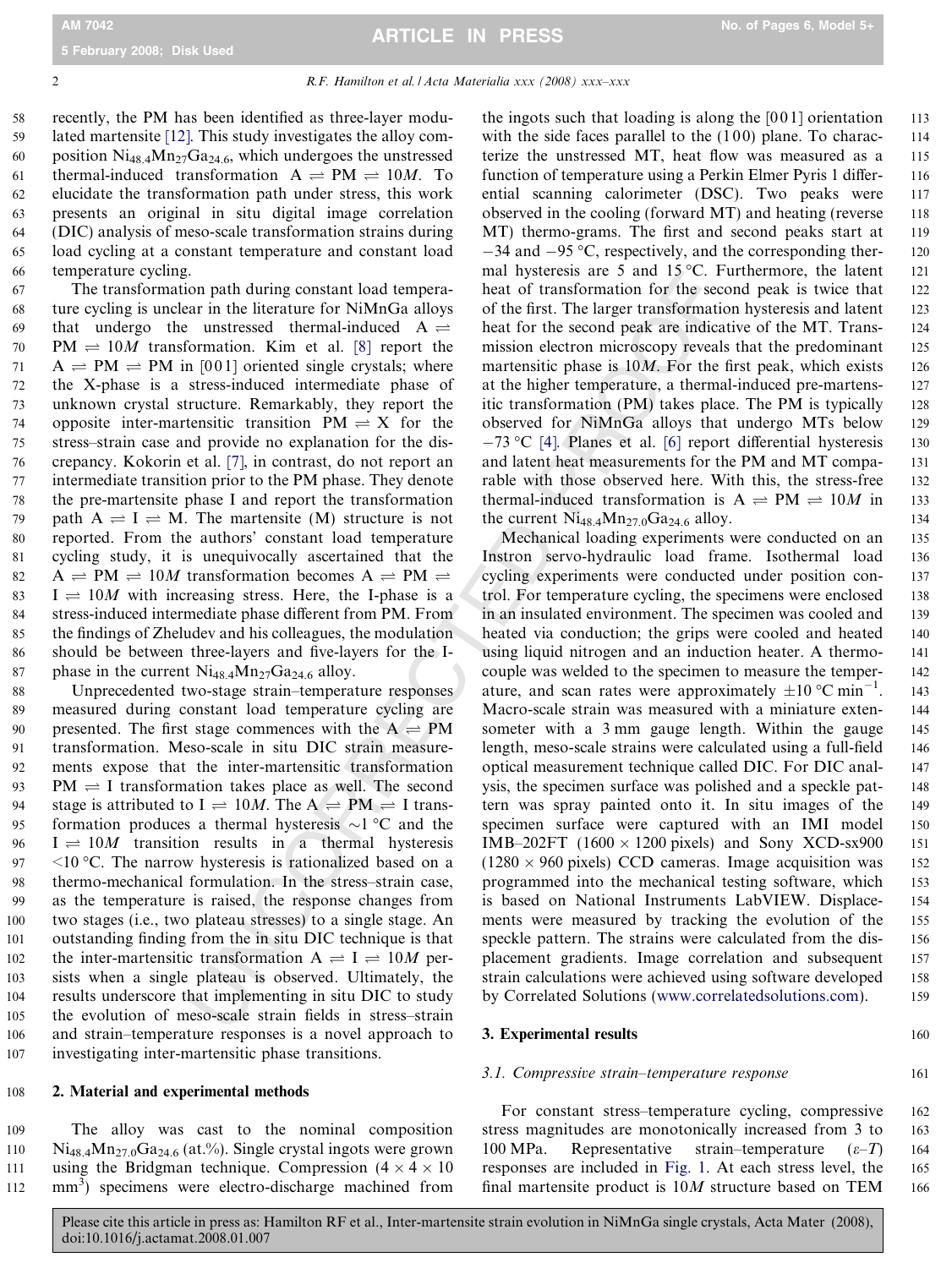# ARTICLE IN PRESS

R.F. Hamilton et al. / Acta Materialia xxx (2008) xxx–xxx

<span id="page-2-0"></span>

Fig. 1. Compressive strain–temperature responses. Single and double arrows mark cooling and heating curves, respectively. The  $10M$  is the final martensite structure, and the corresponding thermal hysteresis is designated  $\Delta T_{\rm m(10M)}$ . At -40 and -100 MPa, two stages are evident. In the first stage, the A denotes austenite, PM denotes pre-martensite, and I denotes an intermediate stress-induced phase.

167 analysis. The cooling  $\varepsilon$ -T curve becomes vertical as the 168 material transforms to the 10M structure. Specifically, the 169 transition to the 10M structure starts and ends at the same 170 temperature. Prior to the vertical segment, the curve is non-171 linear at  $-10 \text{ MPa}$ ; however, there is a sharp corner at 172  $-20$  MPa. It will be rationalized that this contrast marks 173 a change in the transformation path.

174 At  $-40$  to  $-100$  MPa, the  $\varepsilon$ -T responses exhibit two dif-175 ferent slopes, which evidence a two-stage transformation. 176 The first stage starts at  $M_s \approx -28$  °C. The temperature is 177 close to the stress-free start temperature  $M_{\rm s(PM)} = -34$  °C, 178 and thus, the  $A \rightarrow PM$  commences. Note that the increase 179 in  $M<sub>s</sub>$  is expected owing to the application of stress. The 180 first stage proceeds over a broad temperature range 181  $(\sim 50 \degree C)$ , which is markedly different from the nearly iso-182 thermal second stage. To shed light on the transformation 183 path for the two-stage case, the evolution of meso-scale 184 strain fields is studied using in situ DIC.

#### 185 3.2. In situ DIC: strain–temperature response

186 In situ DIC strain field measurements at 10 and 187 40 MPa are shown in the inset images in Figs. 2 and 3 , 188 respectively. Successive images are captured during cool-189 ing, and selected images are presented in the figures. In 190 Fig. 2, the strain fields are shown for the  $\varepsilon$ -T response at 191  $-10$  MPa. Within the initial image, the strain field is pri-192 marily 0%. An arrow points to a region of non-zero strain. 193 Considering that the image is taken at  $-74$  °C and this 194 temperature is below the stress-free  $M_{\rm s(PM)} = -34$  °C, ther-195 mal-induced, self-accommodated groups of multiple PM 196 variants can exist within the microstructure. The self-197 accommodated arrangement will inherently minimize 198 strain energy and, thus, a nil strain field is evident in the ini-



Fig. 2. Compressive strain–temperature response at 10 MPa. In situ strain fields are included, which are measured using DIC. Strain fields are reported during cooling, and circles along the cooling curve mark where the image is captured.



Fig. 3. Compressive strain–temperature response at 40 MPa showing illustrating the two-stage transformation path. In situ DIC strain fields show the meso-scale strain evolution throughout the first stage. In the text, the authors rationalize the nucleation of PM and the stress-induced Iphase prior to the transformation to 10M.

tial image. A finite volume fraction of austenite remains 199 untransformed with a null field as well, which will be 200 explained on considering in situ DIC measurements at 201 40 MPa. The region of non-zero strain is attributed to 202 the reorientation of a finite volume fraction of self-accom- 203 modated PM into a single variant. The mixture of austenite 204 and PM converts to the 10 M structure upon further 205 cooling. 206

DIC strain field measurements at  $-40$  MPa are shown in 207 Fig. 3. The matrix is initially austenitic, i.e., zero strain 208 field. Recall that the start temperature for the first stage 209 implies that the  $A \rightarrow PM$  transformation commences. 210 From the second and third images, a larger volume fraction 211

3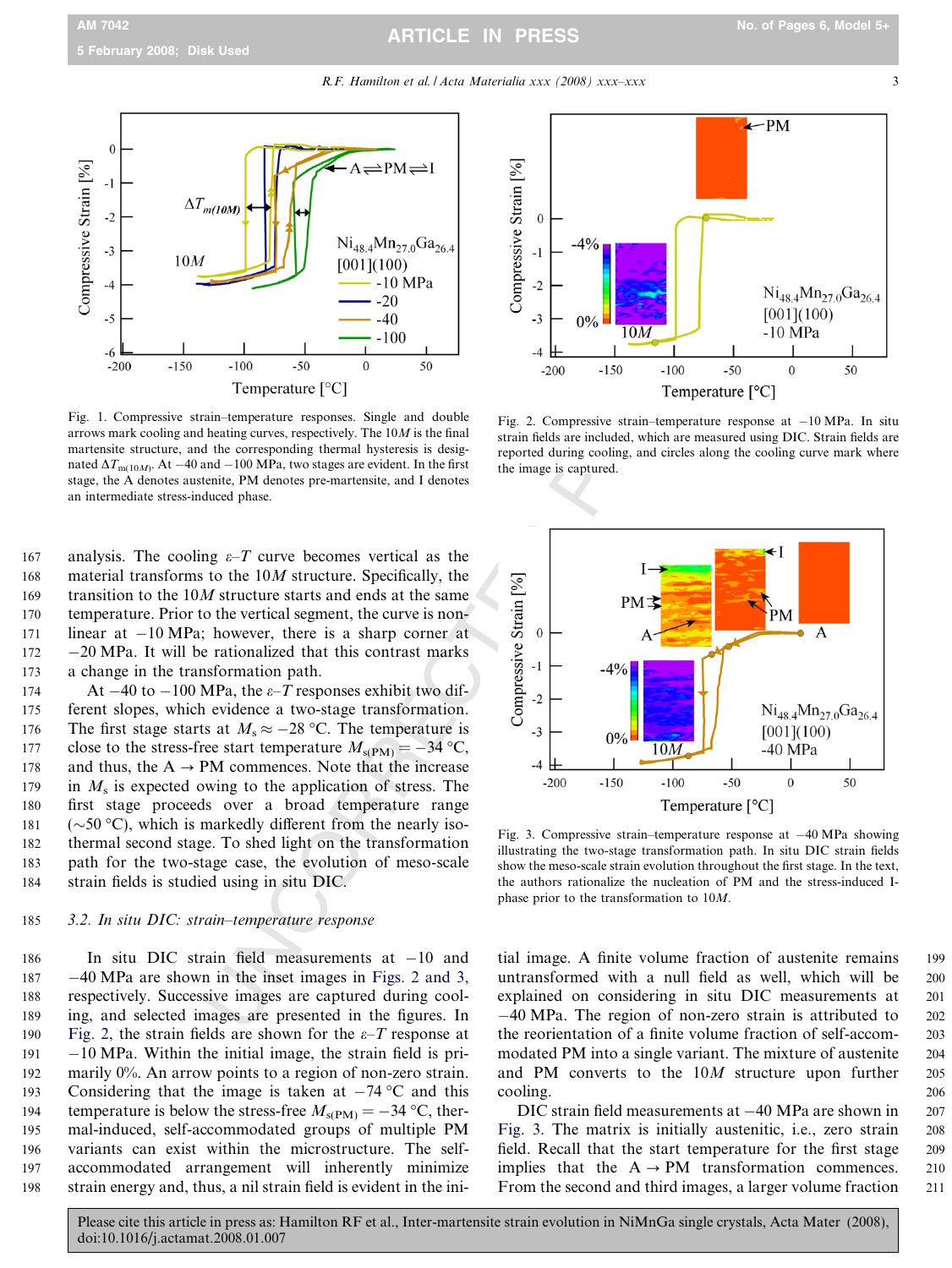#### <span id="page-3-0"></span>4 R.F. Hamilton et al. / Acta Materialia xxx (2008) xxx–xxx



Fig. 4. Compressive stress–strain responses at  $-60$  and  $-70$  °C showing two stress plateaus, which evidence a two-stage transformation path. In situ DIC strain images are included at  $-60$  °C. Based on the evolution of the meso-scale strain fields, the pre-existing, self-accommodated PM phase reorients and de-twins at the first stage. During the second stage, an intermediate martensite phase (I) is stress-induced from PM, which then converts to the 10M phase.

212 of PM phase reorients into a single variant, which most 213 likely de-twins at the higher load. Also, null fields exist 214 within the images. It is anticipated that these fields corre-215 spond to untransformed austenite that exists below 216  $M_{\rm f(PM)} \approx -39$  °C. Note that these null fields cannot corre-217 spond to self-accommodated PM. This is because at  $218 -40 \text{ MPa}$ , self-accommodated PM would deform and pro-219 duce measurable strain, as the stress level exceeds the max-220 imum stress required to reorient and de-twin self-221 accommodated PM, which is approximately  $-30$  MPa at  $222 - 60$  °C in Fig. 4. In Fig. 3, a conspicuous band appears 223 near the top of the third image, in which strain levels 224 approach  $-2\%$ . In situ DIC for the stress-strain response 225 will show that a stress-induced intermediate phase (I-226 phase) reaches a maximum strain of nearly  $-2\%$ ; hence, 227  $Q2$  the green<sup>1</sup> band within the third image in Fig. 4 represents 228 the I-phase. The PM phase reaches a maximum strain of  $229 -0.75\%$  prior to converting to the I-phase. For regions of  $230 -0.75\%$  strain (yellow contours), the PM phase exists. 231 Therefore, the  $A \rightleftharpoons PM \rightleftharpoons I$  transformation is stress-232 induced in the first stage of the  $\varepsilon$ –T response. The second 233 stage is attributed to  $I = 10M$ , and the strain is nearly  $234 -4\%$ .

235 At  $-10$  [\(Fig. 2](#page-2-0)) and  $-40$  MPa (Fig. 3), the images for the 10M phase do not exhibit uniform strain fields. The heterogeneous local strain fields can imply multiple inter- face transformations. This finding is remarkable because 239 the cooling  $\varepsilon$ –T curve is isothermal, which typically implies a single interface transformation in single crystals [\[13\].](#page-5-0) The isothermal transformation is rationalized in the discussion.

#### 3.3. In situ DIC: stress–strain response 242

The control of the Matterial method and the two finals was expected by the section of material will be a state of the compressive Strain [%]<br>  $T = -60$  o<sup>o</sup> DIC study of the *e*-*T* response if Fig.<br>  $T = -70$  o<sup>o</sup> texas whic Representative stress–strain ( $\sigma$ – $\varepsilon$ ) responses in the tem- 243 perature (T) range  $-70 \le T \le -50$  °C are shown in 244 Fig. 4. This range is between the stress-free reverse trans- 245 formation temperatures for  $PM \leftarrow 10M$   $(A_{f(10M)} \approx 246$  $-80$  °C) and A  $\leftarrow$  PM ( $A_{f(PM)} \approx -30$  °C) determined from 247 the DSC analysis. Within this temperature range, the 248 matrix will contain the PM phase. Recall that the in situ 249 DIC study of the  $\varepsilon$ -T response [\(Fig. 3\)](#page-2-0) revealed that a finite 250 volume fraction of material will retain the untransformed 251 austenite structure. Likewise, the matrix consists of austen- 252 ite and self-accommodated PM in the range  $-70 \le T \le 253$  $-50$  °C. The  $\sigma$ - $\varepsilon$  response at  $-60$  °C exhibits two stress pla- 254 teaus which are indicative of a two-stage transformation. 255 Selected DIC strain-fields are shown during loading. 256 Notice that the critical stress for the first stage decreases 257 with increasing temperature. The opposite trend is expected 258 for the first-order transition  $A \rightleftharpoons PM$ ; therefore, the first 259 stage is attributed to reorientation and de-twinning of 260 pre-existing self-accommodated PM domains. Note that 261 the maximum strain level is  $-0.75%$ , similar to the maxi- 262 mum level observed for the PM phase in the  $\varepsilon$ –T response. 263 The strain fields within the second image (Fig. 4) exhibit 264 striking contrasts and are predominantly  $-2\%$ . Because 265 the critical stress is exceeded prior to the drastic strain evo- 266 lution, an intermediate (I-phase) is stress-induced. Through 267 the plateau, the I-phase converts to  $10M$  and the strain 268 fields within final image evidence a mixture of the two 269 phases. Notice that the I-phase began to nucleate in the 270 first image. The same location in the second image exhibits 271 strain fields that evidence the  $10M$  phase. From this DIC  $272$ analysis, one gleans that the first and second plateaus, 273 respectively, manifest the  $A \rightleftharpoons PM$  and  $PM \rightleftharpoons I \rightleftharpoons 10M$  274 transformation paths in this  $Ni_{48.4}Mn_{27}Ga_{24.6}$  alloy. 275

At  $T > -50$  °C, the  $\sigma$ - $\varepsilon$  curves exhibit a single plateau, 276 which is demonstrated in Fig. 5. At these temperatures, 277



Fig. 5. Compressive stress–stain response at  $+25$  °C showing a single stage. The evolution of meso-scale in situ DIC strain fields exposes that the inter-martensitic transformation  $A \rightleftharpoons I \rightleftharpoons 10M$  takes place.

 $1$  For interpretation of color in Fig. 4, the reader is referred to the web version of this article.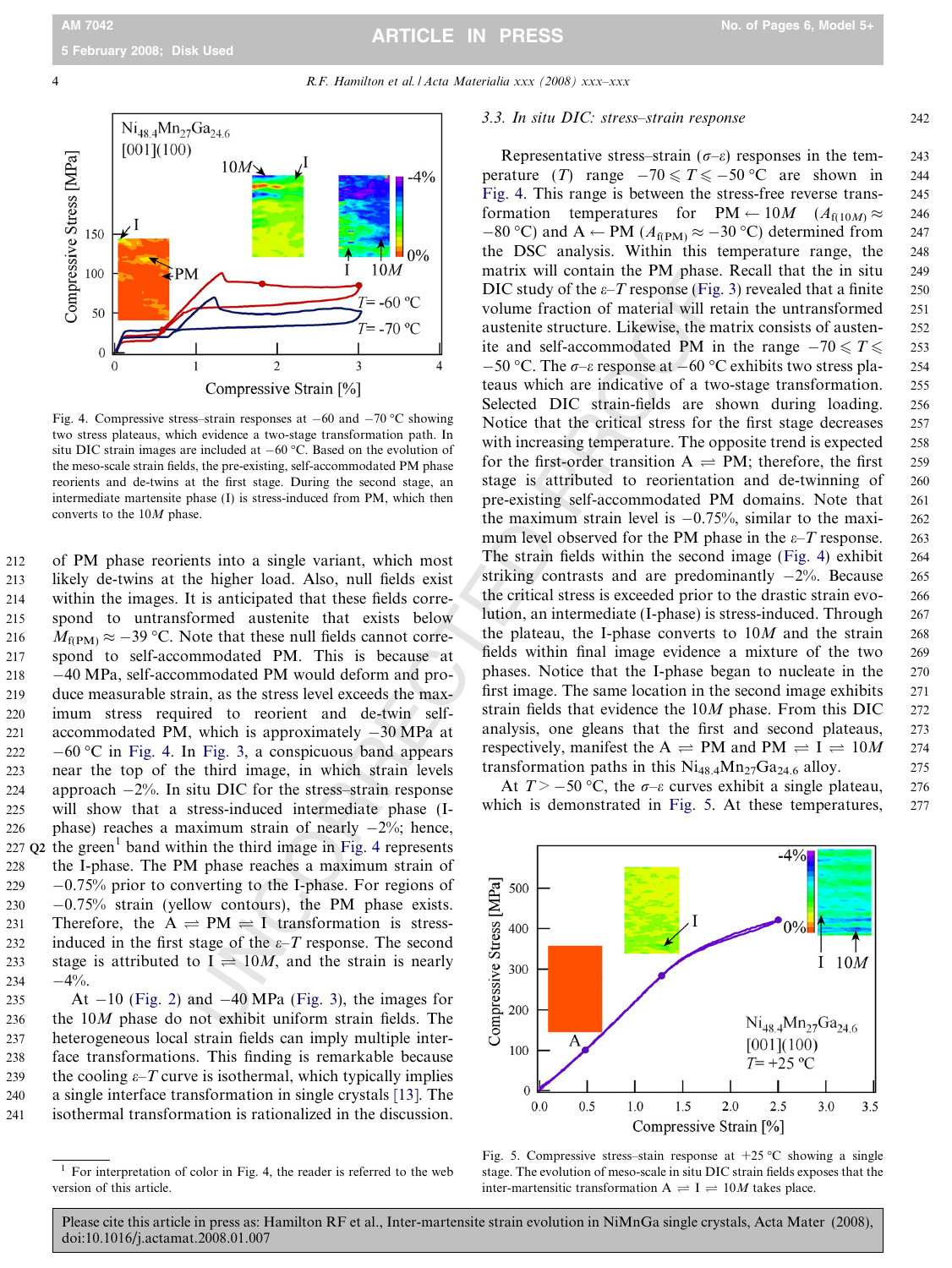278 the matrix will have a stabilized austenitic structure 279 because they are much higher than the stress-free 280  $A_{f(PM)} \approx -30$  °C. To ensure DIC analysis is performed in 281 the austenitic state, images are captured at  $+25$  °C. Indeed, 282 the first image in [Fig. 5](#page-3-0) exhibits a homogeneous austenite 283 structure based on the uniform zero strain field. Near the 284 transformation stress 300 MPa (measured as the devia-285 tion from linearity), the I-phase begins to nucleate within 286 the second image; an arrow marks a strain measurement 287 that reaches  $-2\%$ . Once the transformation stress is 288 exceeded, the strain fields in the last image reflect that the 289 I-phase is predominant. Furthermore, bands of 10M mar-290 tensite form which achieve strain levels of  $-3.5\%$ . The 291 value exceeds the macro-scale strain measurement by  $1\%$ . 292 The results show that the inter-martensitic transformation 293  $A \rightleftharpoons I \rightleftharpoons 10M$  takes place despite the absence of multiple 294 stress plateaus.

#### 295 4. Discussion

If a<br>row marks a strain measurement involver, [T](#page-2-0).O. C. Once the transformation stress is<br>thermal cooling  $e-7$  segment (Figs.<br>includes in the last image relate that the multiple interfactes can exist. If a strain<br>and E-urt 296 For the  $Ni_{48.4}Mn_{27}Ga_{24.6}$  alloy studied in this work, the 297 stress-free thermal-induced transformation is  $A \rightleftharpoons$ 298 PM  $\rightleftharpoons$  10*M*. The PM is a micro-modulated phase with a 299 3 M structure [\[5–7,11,12,14\].](#page-5-0) Zheludev et al. [10] and Planes 300 et al. [\[5,6\]](#page-5-0) envisage that PM and austenite can coexist after 301 the initial transformation. The current in situ DIC analysis 302 during thermal cycling at constant stress (Figs. 2 and 3 ) 303 illustrates that this is indeed the case. and only a fraction 304 of the austenite undergoes the  $A \rightleftharpoons PM$ . Based on this 305 finding, the initial microstructure is composed of austenite 306 and self-accommodated PM when the  $\sigma$ - $\varepsilon$  responses exhibit 307 two plateaus at temperatures between the stress-free  $A_f$ 308 temperatures for  $PM \leftarrow 10M$  and  $A \leftarrow PM$  (Fig. 4). The 309 two plateaus evidence a two-stage transformation. The ini-310 tial stage is attributed to reorientation and de-twinning of 311 pre-existing self-accommodated PM domains. Further-312 more, the macro-scale strain levels achieved throughout 313 the initial stage decrease with increasing temperature, 314 because less self-accommodated PM exists at higher tem-315 peratures. From the evolution DIC strain fields, a stress-316 induced inter-martensitic transition  $PM \rightarrow I$  is observed 317 within the second stage at the highest critical stress 318 ([Fig. 4](#page-3-0)). The I-phase is a stress-induced intermediate phase, 319 which transforms to  $10M$  during the second stage. Using 320 the in situ DIC technique, the authors have clarified the 321 transformation path for two-stage  $\sigma$ - $\varepsilon$  response. Specifi-322 cally, contrary to Kim and his colleagues' [8] report that 323 attributes the first stage to the stress inducement of an X-324 phase, the first stage corresponds to reorientation and de-325 twinning of PM. In the following, this original study of 326 the strain–temperature  $(\varepsilon$ -*T*) response for this class of 327 NiMnGa alloys is discussed.

328 The  $\varepsilon$ -*T* response changes from one (A  $\Rightarrow$  10*M*) to two  $(A \rightleftharpoons PM \rightleftharpoons I$  and  $I \rightleftharpoons 10M$ ) stages with increasing stress [\(Fig. 1](#page-2-0)). At each stress level, the forward transforma- tion to the 10M starts and ends at the same temperature, and thus the transformation is isothermal. The temperature interval during the forward MT is related to stored elastic 333 strain energy; a wide interval implies more energy is stored 334 [ $13,15$ ]. As a single interface propagates in single crystalline  $335$ alloys, no constraint is imposed on interface motion by 336 grain boundaries or neighboring martensite variants. 337 Therefore, the shape change takes place freely as the single 338 interface traverses the single crystal, and no elastic strain 339 energy is stored [\[13,15\].](#page-5-0) For the  $Ni<sub>48.4</sub>Mn<sub>27</sub>Ga<sub>24.6</sub>$  alloy, 340 however, DIC strain images captured at the end of the iso-<br>341 thermal cooling  $\varepsilon$ -T segment ([Figs. 2 and 3](#page-2-0)) suggest that 342 multiple interfaces can exist. If a single interface had tra- 343 versed the imaged area, a homogeneous strain field should 344 exist [\[16\].](#page-5-0) Because this is not the case, the strain fields in 345 [Figs. 2 and 3](#page-2-0) most likely indicate that multiple interfaces 346 exist. Apparently, the habit plane, the undistorted plane 347 between the I and 10 M phases, must be created easily, 348 and thus, the level of stored strain energy is inconsequen- 349 tial. To the contrary, substantial strain energy is stored 350 for the first transformation  $(A \rightleftharpoons PM)$  in the two-stage 351  $\varepsilon$ -T responses (-40 and -100 MPa). This is based on the 352 wide transformation temperature range ( $\sim$ 50 °C). Strain 353 energy storage is significant because it builds up by contri- 354 butions from both the  $A \rightleftharpoons PM$  and  $PM \rightleftharpoons I$  transforma- 355 tions [\(Fig. 3](#page-2-0)). 356

For the  $A \rightleftharpoons PM \rightleftharpoons I$  inter-martensitic transformation, 357 the heating and cooling  $\varepsilon$ -T curves overlap at -40 MPa and 358 a tiny thermal hysteresis  $(\leq 1 \degree C)$  exists. At  $-100 \text{ MPa}$  359 (Fig. 1), though the  $\varepsilon$ -*T* curves do not overlap, the thermal 360 hysteresis is still small; the hysteresis measured  $A_f$ – $M_s$  is 361  $\leq$ 1 °C. Furthermore, the transition to the 10*M* exhibits a 362 smaller hysteresis when it is stress-induced from the I-phase 363 at compressive stress magnitudes 40 and 100 MPa 364 (Fig. 1); the thermal hysteresis  $\Delta T_{m(10M)} \approx 12 \degree \text{C}$  is nar- 365 rower than that measured at  $-10$  MPa ( $\Delta T_{\text{m}(10M)} = 21$  °C). 366 The differential hysteresis levels are rationalized in the fol-<br>367 lowing based on a thermo-mechanical formulation outlined 368 in previous work [\[17,18\]](#page-5-0) **.** 369

An expression for the thermal hysteresis has been 370 derived [\[18\]](#page-5-0): : 371

$$
\Delta T_{\rm h} = A_{\rm f} - M_{\rm s} = (F_{\rm C(R)} + F_{\rm C(F)})/|\Delta s| \tag{373}
$$

 $F_{C(R)}$  and  $F_{C(F)}$ , respectively, represent the dissipative po- 374 tential for the reverse and forward transformation [\[17\]](#page-5-0).  $F_{\rm C}$  375 is related to the frictional work that must be overcome for 376 interfacial motion [\[19\]](#page-5-0).  $|\Delta s|$  is the magnitude of the entropy 377 change for the MT and  $\Delta s = Q/T_0$ , where the latent heat Q 378 equals the area under a DSC peak divided by the tempera- 379 ture scan rate. The equilibrium temperature  $T_0$  is estimated 380 as half the sum of the cool and heat peak temperatures. A 381 small change implies a small  $F_{\rm C}$ , and thus will facilitate a 382 narrow hysteresis and vice versa. For the pre-martensite 383 and 10M phases, respectively, the  $|\Delta s| = 0.0034$  and 384 0.0138 J (g  $^{\circ}C)^{-1}$ . Based on this result, the A  $\rightleftharpoons$  PM facili-385 tates the narrow thermal hysteresis for the first stage. 386

The hysteresis for the transition to  $10M$  becomes narrow 387 for the two-stage transformation compared with the A  $\rightleftharpoons$  $10M$  (compare  $-10$  and  $-40$  MPa in [Fig. 1\)](#page-2-0). In this case, 389

388